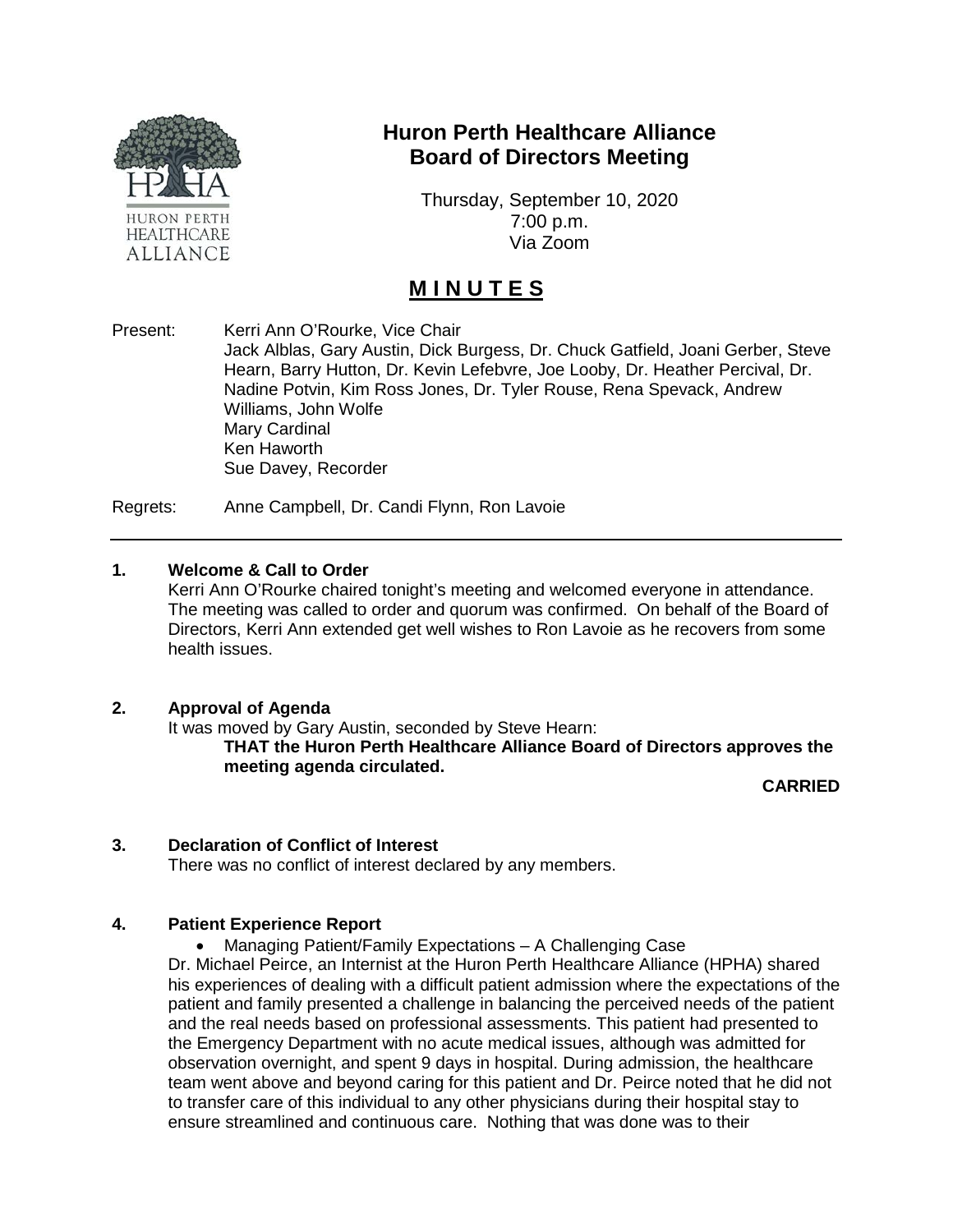satisfaction, and it was noted that the patient has had numerous professional assessments by several healthcare providers in the region and beyond, without satisfaction to the patient and their family. When discharge was ordered, this family, who is used to directing care, felt that the patient should remain in hospital, and escalated their concerns to HPHA's Patient Experience Office. This resulted in review of the case by our Ethicist Dr. Butcher, and legal guidance was also sought; all supported the physician and the care plan being undertaken. Dr. Peirce extended his thanks to Anne Campbell, Mary Cardinal and Michelle Jones for supporting him through managing this challenging case. Patient Partner Joani Gerber thanked Dr. Peirce for sharing this complex case and the reality experienced by the healthcare team in difficult situations, highlighting the importance for the Board to hear these stories.

#### • 2019/2020 Year In Review

The 2019/2020 report was pre-circulated and received for informational purposes. Highlights from the report were reviewed and demonstrated improvements made based on feedback received from patients and their families. There was discussion and it was agreed that reporting to the Quality Committee be enhanced, which will be beneficial for reporting to the Board.

Mary Cardinal shared a heartwarming patient story regarding an individual that had requested a consultation for MAID (Medical Assistance in Dying) and how staff stepped up to help out with interpreter services when the family was not available.

#### **5. Approval of Minutes**

#### **5.1 August 6, 2020**

It was moved by Dick Burgess, seconded by Steve Hearn:

**THAT the Huron Perth Healthcare Alliance Board of Directors approves the minutes from the meeting held August 6, 2020.**

#### **CARRIED**

Discussion:

- No further details are available on the St. Marys Healthcare Foundation cybersecurity breach and donors have been advised that their information may have been compromised.
- Pandemic pay was fully funded by the Ministry, Covid expenses have been submitted with no reimbursement to date, and there is no further information on reimbursement for lost revenue for hospitals although the Ontario Hospital Association continues to advocate on behalf of hospitals with the Ministry.

#### **6. Focussed Discussion**

#### **Huron Perth & Area Ontario Health Team**

Andrew Williams provided an update on the activities of the Huron Perth & Area Ontario Health Team (HPA-OHT). New teams were recently announced across the province along with funding for approved teams annualized up to \$750K. Details were included in the agenda package. Funding will support the activities of the HPA-OHT to include the salary for the Project Implementation Lead and digital health opportunities. The Huron Perth Healthcare Alliance will be the fund holder for the HPA-OHT and an attestation form is being completed for sign-off to confirm that the OHT has documented collaborative decision-making arrangements.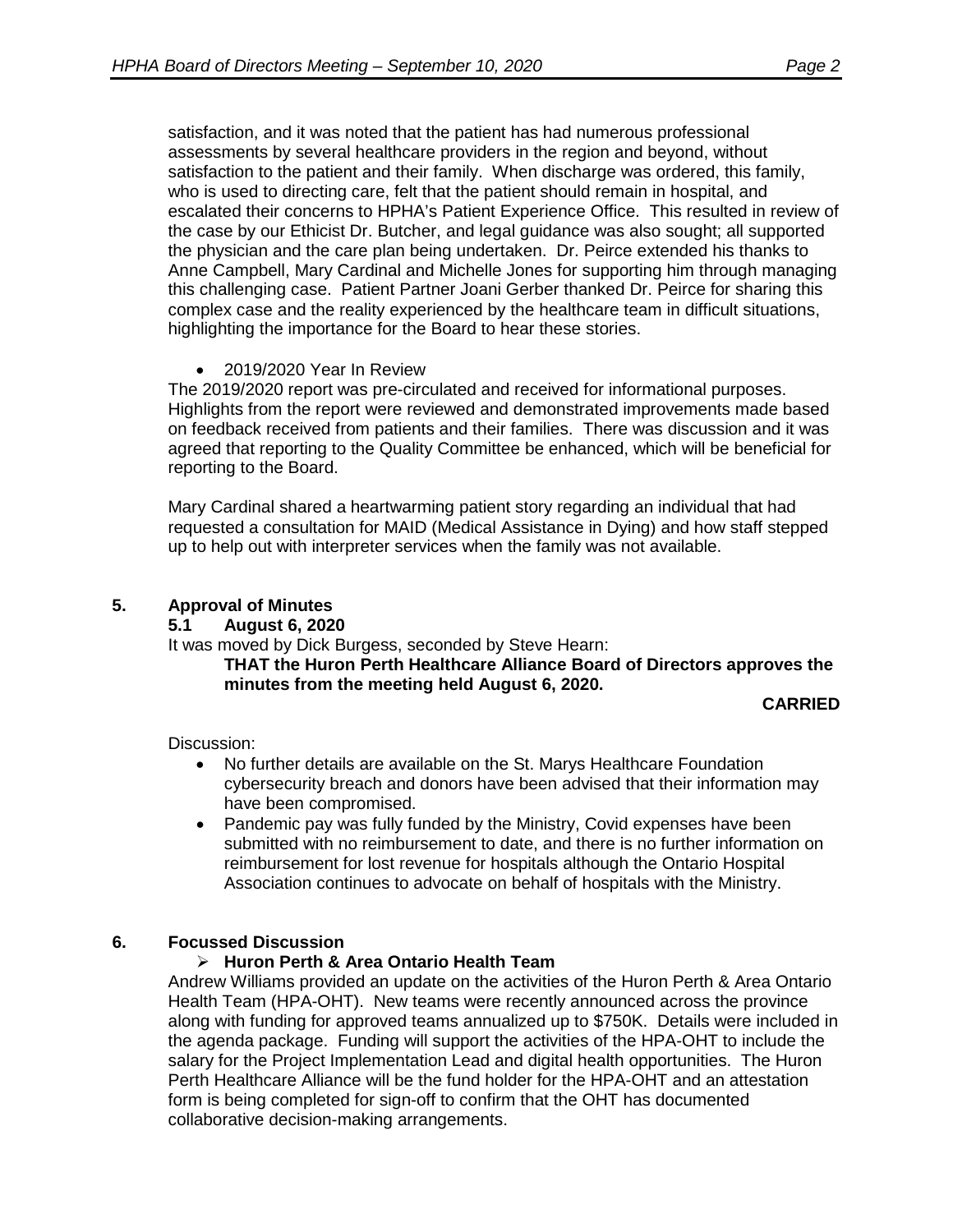The accountability structure was reviewed and it was noted that partner boards/partners will endorse annual OHT priorities and goals and the OHT is accountable to the partners for achieving the goals. The Implementation Committee has representatives from each sector, is co-chaired by Barb Fewster, a patient partner, and has been meeting regularly to build on the structure and develop terms of reference and set membership for the committees. The Digital Advisory Working Group (DAG) and the Physician Advisory Council (PAC) have been very active. The PAC recently developed and circulated a joint statement on mask exemptions and the DAG is pulling together an inventory of assets to look at some common tools to be used across the OHT. Opportunities that have been identified by the HPA-OHT already include working together in the area of Infection Prevention and Control and human resources.

The Ministry has a number of resources and training available for teams to help with implementation and as the team develops and matures, it will be strong given the relationships already in place, will make good decisions, provide good care and will positively impact the health of the population.

There was discussion. Although there is an assumption that OHTs across the province will be provided with common indicators to meet, there is lack of direction from the Ministry about how teams work together (i.e. accountability structures). It was noted that some OHTs will cross boundaries due to the services provided and will work together in a coordinated way to ensure access and care for patients. The South West Local Health Integration Network (LHIN) is still in existence and takes direction from Ontario Health West which is comprised of four LHINs.

#### **7. Administration Reports**

#### **7.1 Chief Nursing Executive**

The report was pre-circulated and received for informational purposes.

#### **7.2 President & Chief Executive Officer**

Andrew Williams report was pre-circulated in the agenda packages and received for informational purposes.

#### **7.3 Alliance Chief of Staff**

Dr. Lefebvre provided a verbal update. He noted the Huron Perth Healthcare's involvement in meetings along with Ontario Health Team partners to develop solutions to address gaps in access to primary care for those in the community without a family physician. Ramp up of services continues and the review of ambulatory clinics with consideration of care closer to home is being reviewed for the Clinton, St. Marys and Seaforth sites. Schools reopening is being monitored closely and as illness may trigger children being sent home, those without child care could potentially have to be home to care for them, which may impact service delivery as adjustments are made to schedules.

# **8. Governance**

#### **8.1 Board Committee Reports**

#### **8.1.1 Local Advisory Committees**

Clinton Public Hospital

Dick Burgess presented the report from the meeting held on August 20<sup>th</sup> for informational purposes. He recognized the ongoing support from the community, the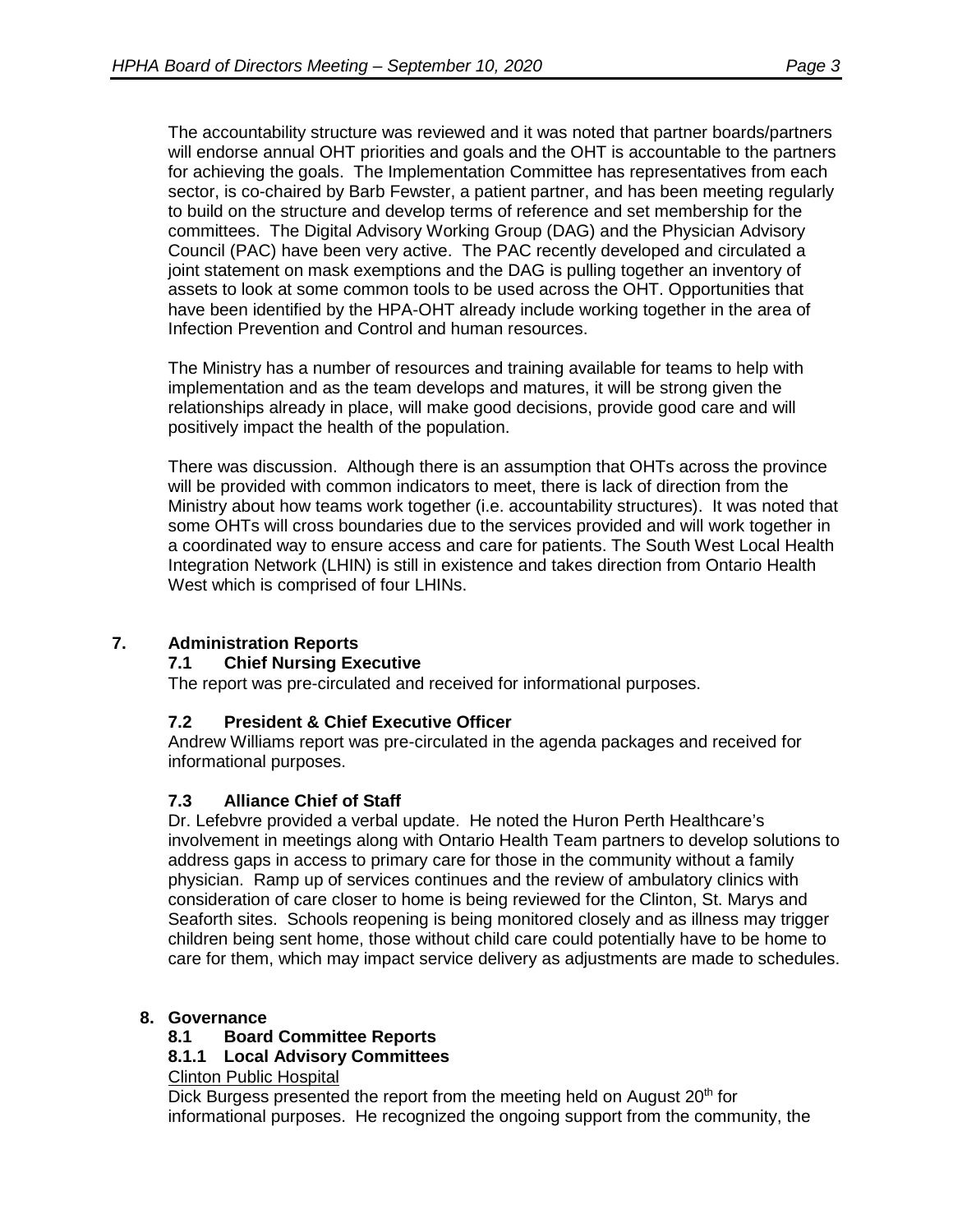hospital Auxiliary and the local legion. Looking forward, he noted that the annual CKNX Health Care Heroes Radiothon is being held on October 17, 2020 and benefits the Clinton and Seaforth sites.

#### St. Marys Memorial Hospital

The St. Marys Local Advisory Committee met on August 18<sup>th</sup> and the report was presented by Kim Ross Jones for informational purposes. Kim acknowledged the fundraising support of all the hospital foundations, noting that the St. Marys Healthcare Foundation recently launched an online 50/50 raffle and has already raised over \$4K.

#### Seaforth Community Hospital

The Seaforth Local Advisory Committee met on August 17<sup>th</sup> and the report was circulated for informational purposes.

#### Stratford General Hospital

Rena Spevack presented the detailed report from the meeting held August 20<sup>th</sup> for informational purposes.

#### **9. Other Business**

#### **9.1 HPHA COVID-19 Update**

Andrew Williams provided an update.

- Huron Perth fortunately has few COVID-19 positive cases in the community, although anxieties run high, especially with schools reopening.
- Huron Perth Healthcare Alliance (HPHA) is experiencing challenges for staffing in the Assessment Centre and for Screeners so recruitment is ongoing.
- COVID-19 Vaccine is under development and there was discussion about this, including the issue of mandatory immunization.
- All COVID-19 tests are sent to the lab in London.
- Individuals can access their COVID-19 test results online and Huron Perth Public Health does direct follow-up with those that test positive.
- Services have ramped up to normal or above normal volumes in most areas at HPHA and 10% bed capacity remains part of planning to deal with potential surge.
- Patient flow challenges continue to exist due to the lack of long-term care beds and community supports for home care across Huron Perth and not being able to move alternate level patients out of hospital. An algorithm has been developed across the South West for responding to children.
- HPHA Human Resources plans are being refreshed to address potential staff absenteeism.

#### **9.2 HPHA Diversity & Inclusion**

Paul Vandenberg and Lyndsay Baetz joined the meeting to discuss the Huron Perth Healthcare Alliance's (HPHA) efforts to ensure that diversity and inclusion is embedded into the organization. A Framework is being developed and a Steering Committee that is diverse and inclusive will be formed to assist in developing a strategy and action plan. Plans will include but are not limited to updating policies, reviewing recruitment practices to ensure employment equity, and educating and training the HPHA team, along with providing a means and ways for staff to seek help and get support when they need it.